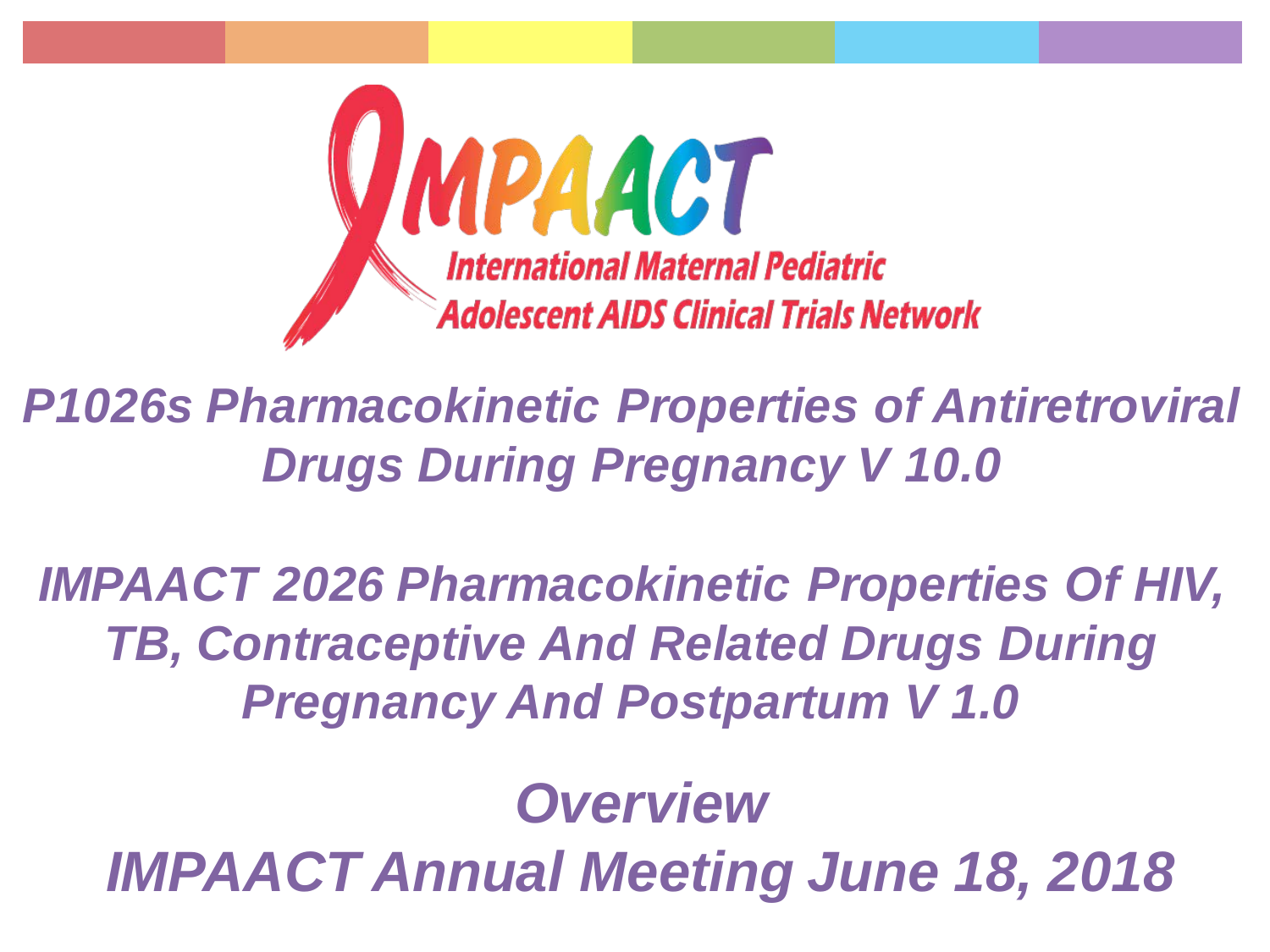# **Study Highlight: P1026s Pharmacokinetic Properties of Antiretroviral Drugs During Pregnancy**

#### **As of June 5, 2018, 985 mothers and 492 infants enrolled**

**Completed pregnancy arms for 17 ARVs, including darunavir, rilpivirine, maraviroc, dolutegravir and elvitegravir**

> **Presented 34 abstracts and published 23 manuscripts**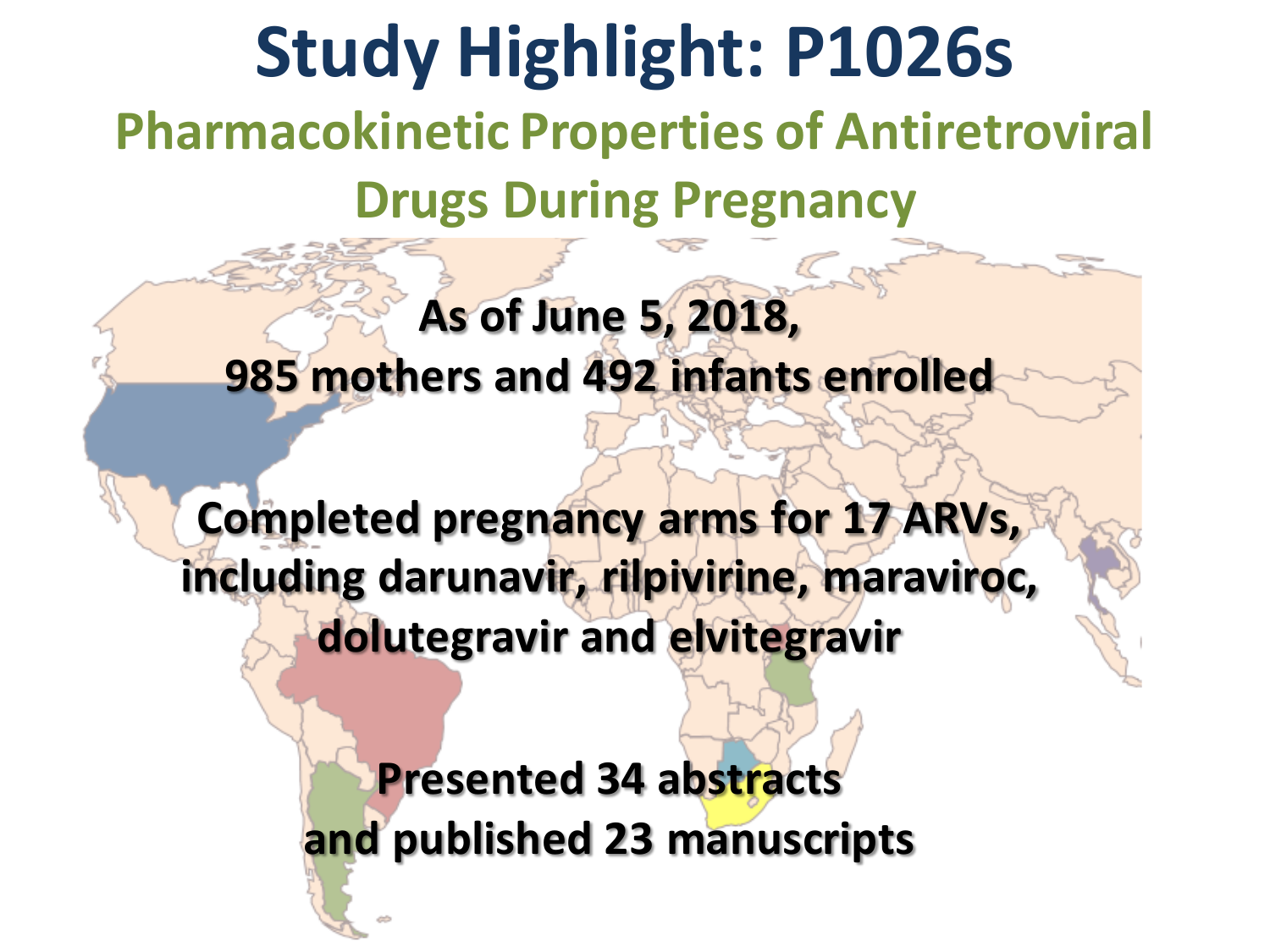# **P1026s Design Summary**

- Opened 6/1/03, now on version 10.0
- Opportunistic design enroll pregnant/postpartum women receiving selected ARV's, TB drugs and/or postpartum contraceptives as part of clinical care
	- Clinical care providers prescribe all drugs, are responsible for clinical management
- Pregnant subjects ARV's, TB drugs
	- $-$  PK sampling during  $2^{nd}$  trimester, 3<sup>rd</sup> trimester and postpartum
	- Rapid turn around of assay results to clinician within 2 weeks
	- Adjustment of dosing and repeat PK sampling at caregiver discretion
	- At delivery, collection of maternal plasma and cord blood samples
	- After birth, collection of washout PK samples from neonate
- Postpartum subjects  $-$  ARV's plus contraceptives
	- PK sampling prior to start of contraception (2-12 weeks postpartum), repeated 6-7 weeks later
- Target sample size  $-25$  evaluable subjects per arm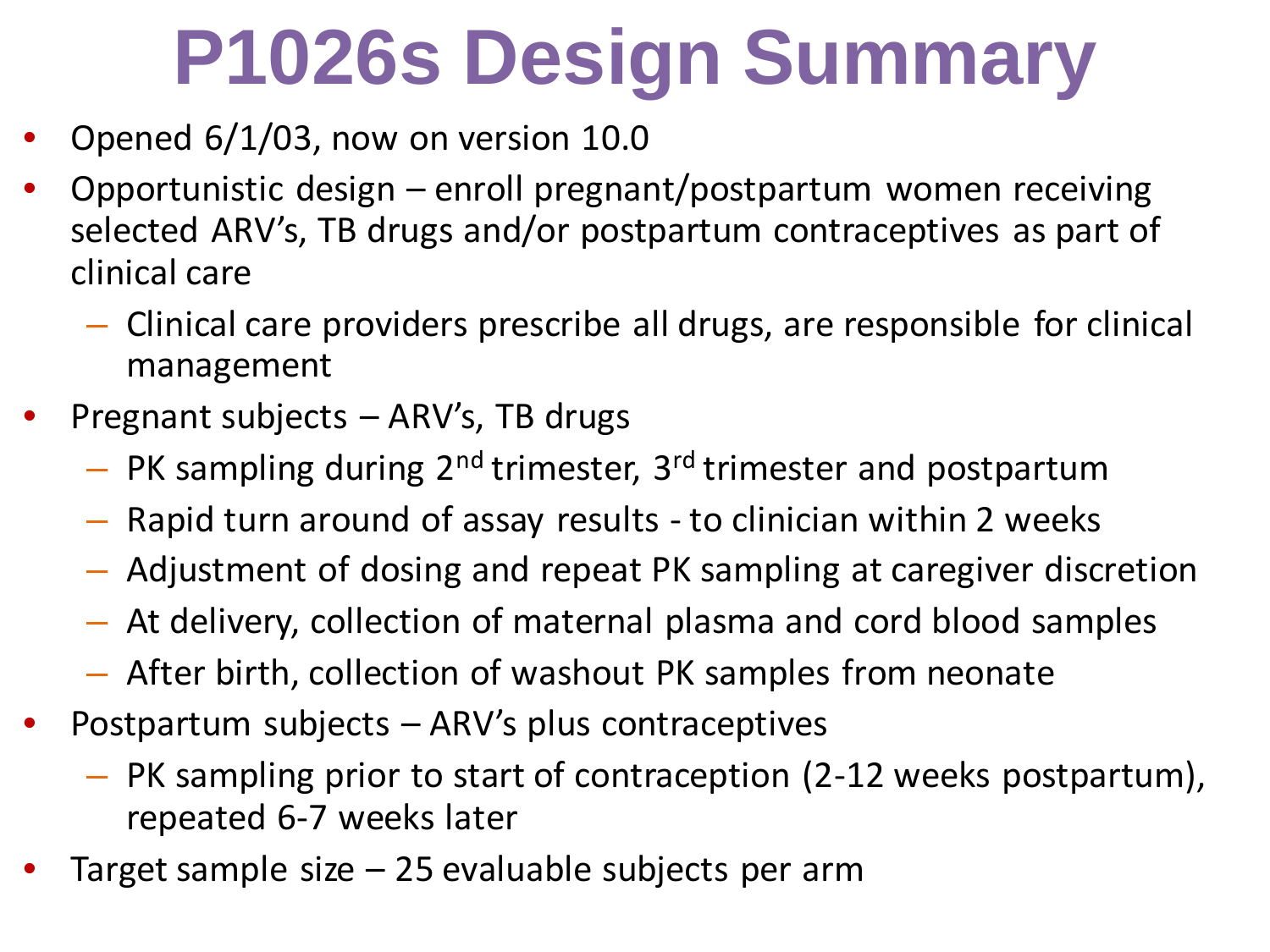### **IMPAACT P1026s V10: Current Enrollment Status**

| <b>Arm</b>                                         | <b>Number</b><br><b>Enrolled</b> | <b>Target</b><br><b>Accrual</b> | %<br><b>Completed</b> |
|----------------------------------------------------|----------------------------------|---------------------------------|-----------------------|
| <b>Antepartum/HIV-infected Arms</b>                |                                  |                                 |                       |
| TAF 25 mg with COBI or ritonavir                   | 15                               | 25                              | 60%                   |
| TAF 10 mg with COBI                                | 30                               | 25                              | 100%                  |
| TAF 25 mg w/o COBI or ritonavir                    | 27                               | 25                              | 100%                  |
| <b>ATZ/COBI</b>                                    | 5                                | 25                              | 20%                   |
| <b>DRV/COBI</b>                                    | 28                               | 25                              | 100%                  |
| DRV/r (800/100)                                    | 24                               | 25                              | 96%                   |
| DRV/r (900/100)                                    | $\overline{2}$                   | 25                              | 8%                    |
| <b>TB Arms</b>                                     |                                  |                                 |                       |
| <b>First line TB drugs with EFV</b>                | 20                               | 25                              | 80%                   |
| First line TB drugs with LPV/r                     | $\mathbf{1}$                     | 25                              | 4%                    |
| <b>TB Only</b>                                     | 14                               | 25                              | 56%                   |
| Second Line TB drugs (HIV-infected and uninfected) | 3                                | 25                              | 12%                   |
| <b>Postpartum Contraception Arms</b>               |                                  |                                 |                       |
| DRV/COBI or ATZ/COBI + oral contraceptives         | $\Omega$                         | 25                              | 0%                    |
| DRV/COBI or ATZ/COBI + etonogestrel                | $\mathbf{1}$                     | 25                              | 4%                    |
| <b>EFV + oral contraceptive</b>                    | 27                               | 25                              | 100%                  |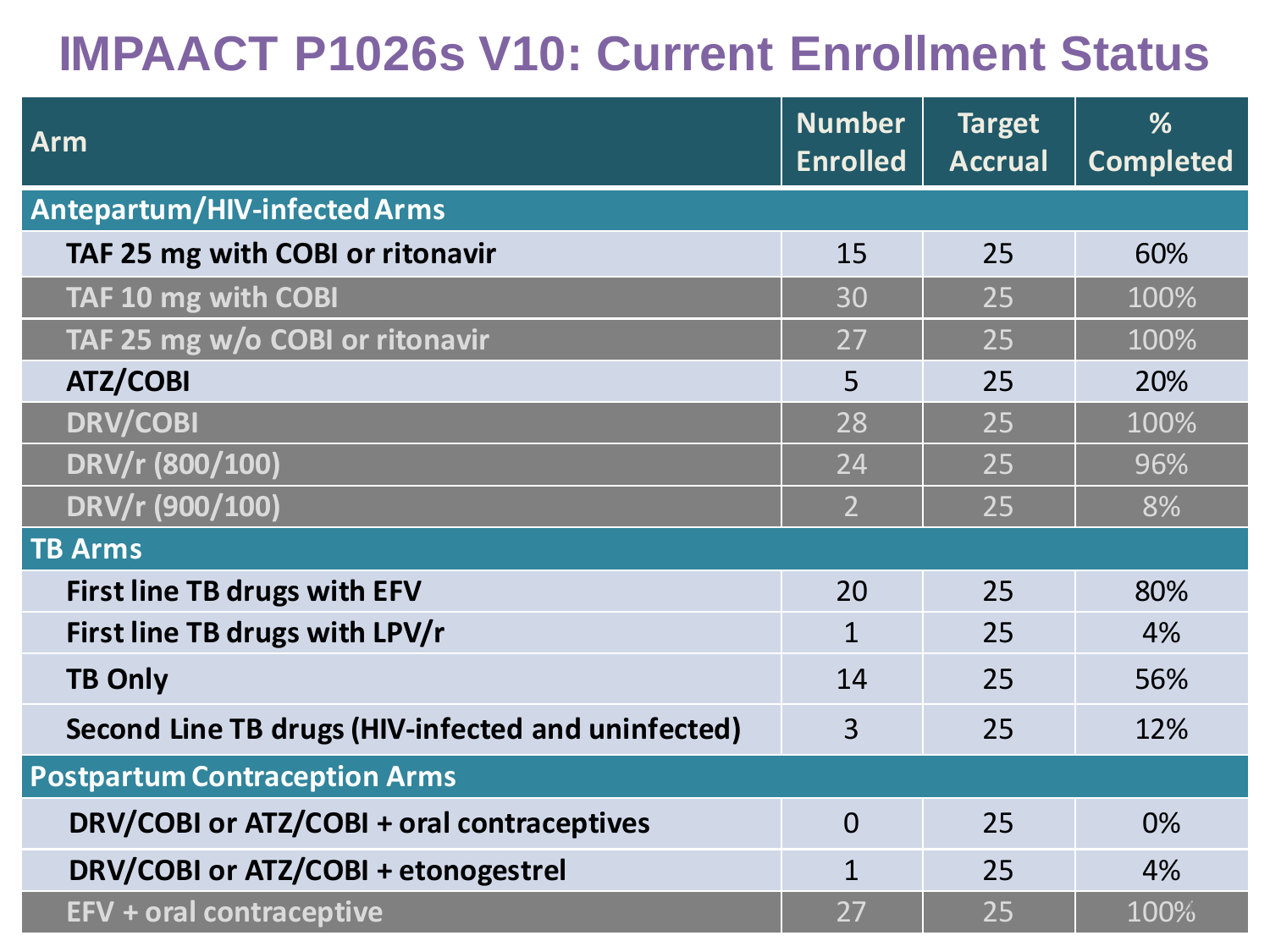## **P1026s Dolutegravir Arm**

#### **Mother Infant**



- Median (IQR) ratio DTG cord blood to maternal plasma: 1.25 (1.07–1.40)
- Median (IQR) DTG half-life was 32.8 h (25.9–35.9)



5 Mulligan N, et al. Dolutegravir Pharmacokinetics in HIV-Infected Pregnant and Postpartum Women. AIDS 2018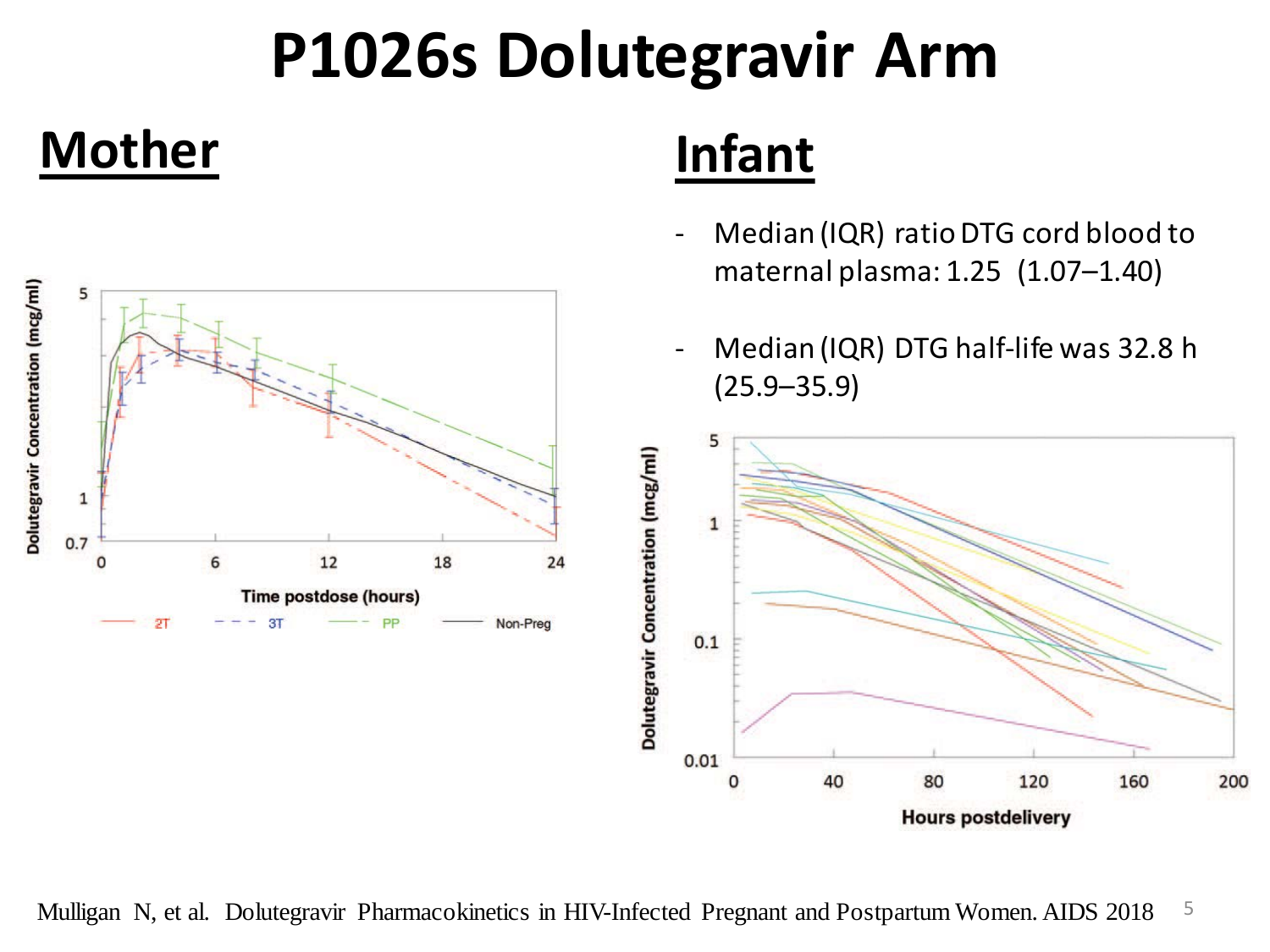# **Mother Infant** Elvitegravir<br>Removed as presented data **P1026s Elvitegravir/Cobi Arm** Elvitegravir<br>Elvitegravire<br>Removed as presentication



#### **Cobicistat**

- Maternal plasma and cord blood Cobi at delivery BQL in 8 of 15 women
- In other 7 women, median (IQR) Cobi ratio cord blood to maternal plasma: 0.09  $(0.05 - 0.12)$
- Cobi BQL in all infant washout samples

Best B, et al. Elvitegravir/Cobicistat Pharmacokinetics in Pregnancy and Postpartum. 2016 CROI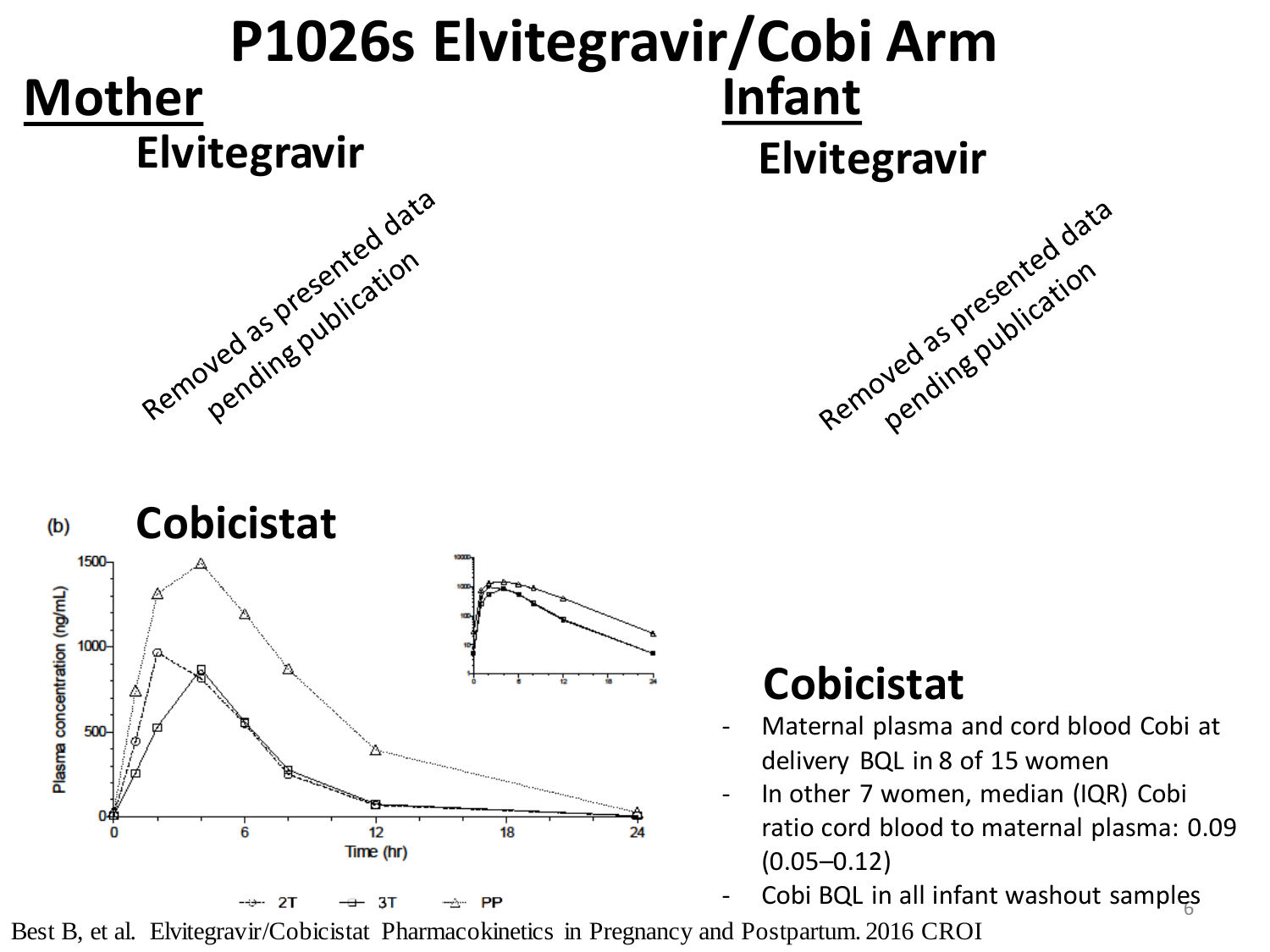# **Upcoming Changes**

- Need arms for new ARV's and need to revise some existing arms:
	- Bictegravir/FTC/TAF
	- Doravirine
	- Intracellular TAF
	- Cabotegravir injectable
	- TB drugs, including breast milk transfer
	- Interaction between DTG and postpartum contraception
- Protocol needs to become compliant with RAVE and CDISC
- **Solution**: Instead of P1026s v11, a new protocol *IMPAACT 2026* is being developed